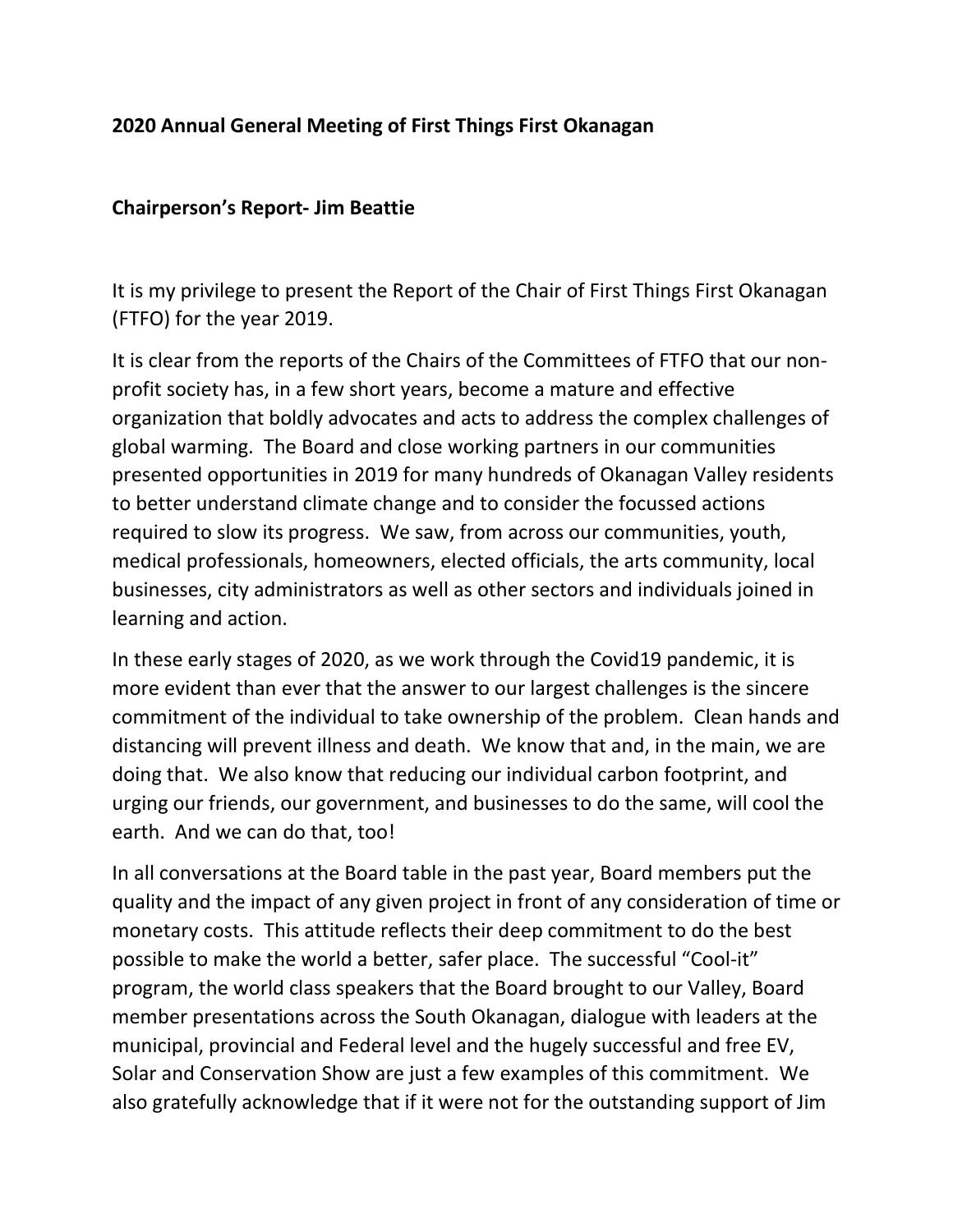and Midge Wyze of Burrowing Owl Winery, David Prystay of the Penticton Lakeside Resort, Fortis BC and our financial supporters and volunteers these events could not have taken place. Thank you.

In the year ahead the newly appointed Board and its working partners will follow through on current initiatives and reset the agenda to match the changing times. The wise phrase in our mandate to "think globally and act locally" reminds us to be aware of the needs and struggles of peoples around the world and, with your support, to initiate effective and achievable action here at home.

In closing, I wish to extend to the Board members deep appreciation for their work in 2019. Our call to action in the last couple of years has been "Looking the Dragon of Climate Change in the Eye", and as a review of the past year shows, at no point did the Board flinch.

Respectfully submitted.

Jim Beattie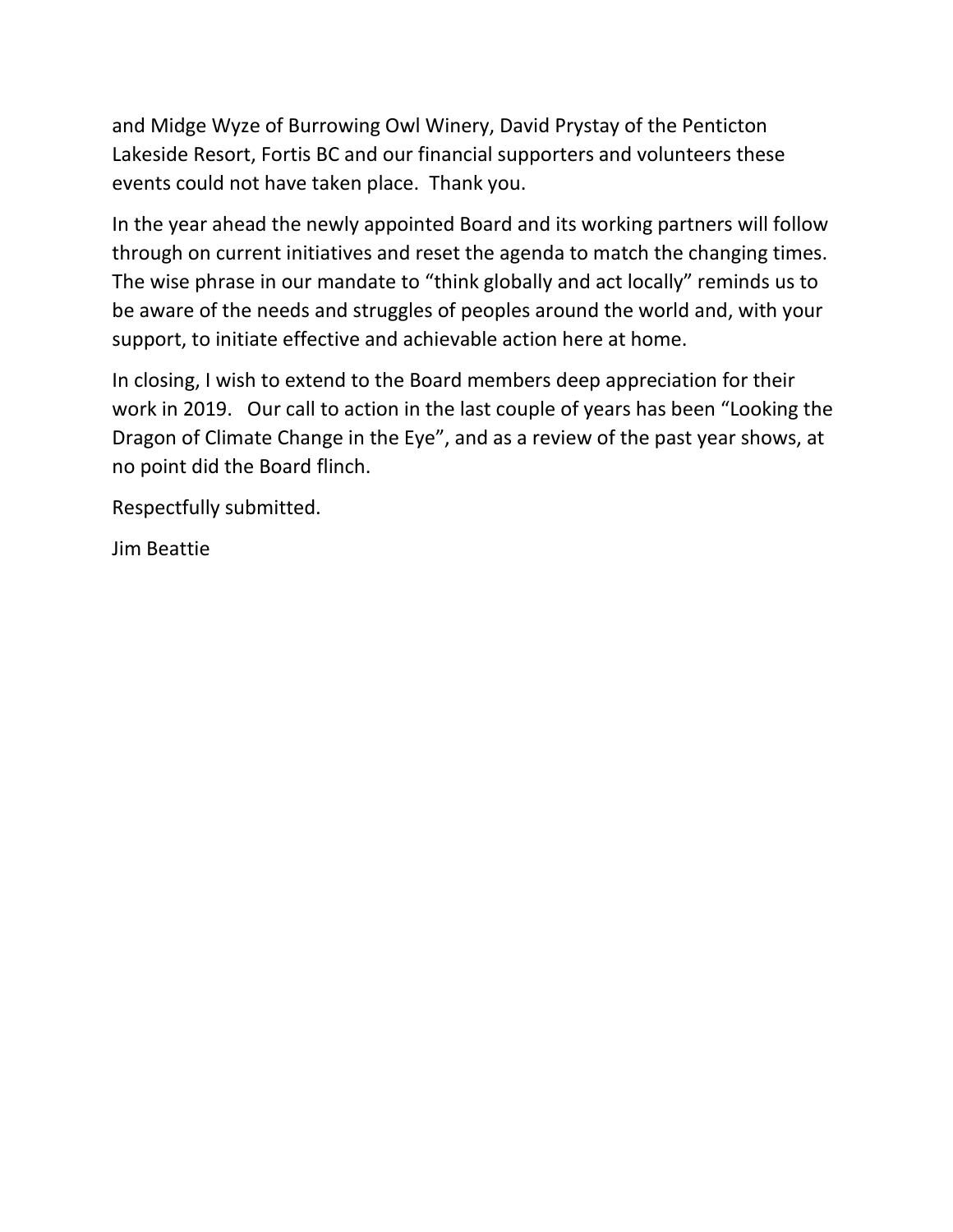#### **Events Committee Report (Jim Beattie, Mike Healey, Harvey Quamme, Jim Corbett)**

Our events got off to a good start last fall with an important lecture and an all candidates meeting before the fall election on October 19. On October 3, Rose Murphy from Marc Jaccard's Energy and Materials Research Group at Simon Fraser University gave lecture entitled, "The Strategic Environmentalist: how to make a difference in the real world" in which she discussed the necessary polic changes for Canada to reach its greenhouse gas reduction targets, how the policy platforms of the various parties compared with the required policy changes and ways that concerned citizens could use their vote to maximize the likelihood that progressive climate policies would be pursued by the new government. We are grateful to David Prystay and the Lakeside Resort for providing the lecture theatre and accommodation for Dr. Murphy at no charge to FTFO.

On October 14, First Things First hosted an all candidates meeting on environmental issues. Initially, this meeting was organized under the umbrella of "100 Debates", part of GreenPac, a Canada wide organization promoting the debates in all provinces. However, some weeks before the debate, GreenPac began endorsing candidates. FTFO is a non-partisan organization and so withdrew from the 100 debates initiative but continued to organize the local debate. Gord Lovegrove was moderator of the debate, which was attended by about 150 constituents. Candidates who participated included Dick Cannings (NDP), Connie Denesiuk (Lib), Tara Howse (Green), Sean Taylor (PPC), and Carolina Hopkins (independent). Helena Konanz (PC) delined to participate. Again, the venue (the ballroom at the Lakeside Resort) was provided free of charge by David Prystay, for which we sincerely thank him.

On November 3 we held the Fred Ritchie Lecture, given by Courtney Howard, president of the Canadian Association of Physicians for the Environment (CAPE). Dr. Howard spoke about the physical and emotional effects of climate change. Dr. Howard is internationally recognized for her work on emotional effects of climate change. We note that she is now also a candidate for leadership of the Green party. Hats off to Harvey Quamme for convincing Dr. Howard to come to Penticton as he found her difficult to contact while making travel and accommodation arrangements (no doubt due to her busy schedule). Dr. Howard stayed at the Lakeside Resort, again complements of David Prystay. The Ritchie lecture was held at the Cleland Theatre and was well attended.

On February 4, 2020, Jim Beattie and Mike Healey presented talk at OK College entitled "Bridging the Gap: the bad news and the good news about climate change." This talk was part of the Okanagan College speaker's series for 2020.

The February lecture was our last event before COVID-19 shut things down. We were well along with planning for our second EV/Solar energy event (which we had entitled, the FTFO Smart Energy Expo). This event was to be held in the ballroom at the Lakeside Resort on April 25/26. However, with the growing concern about the pandemic and restrictions on public gatherings we regretfully cancelled the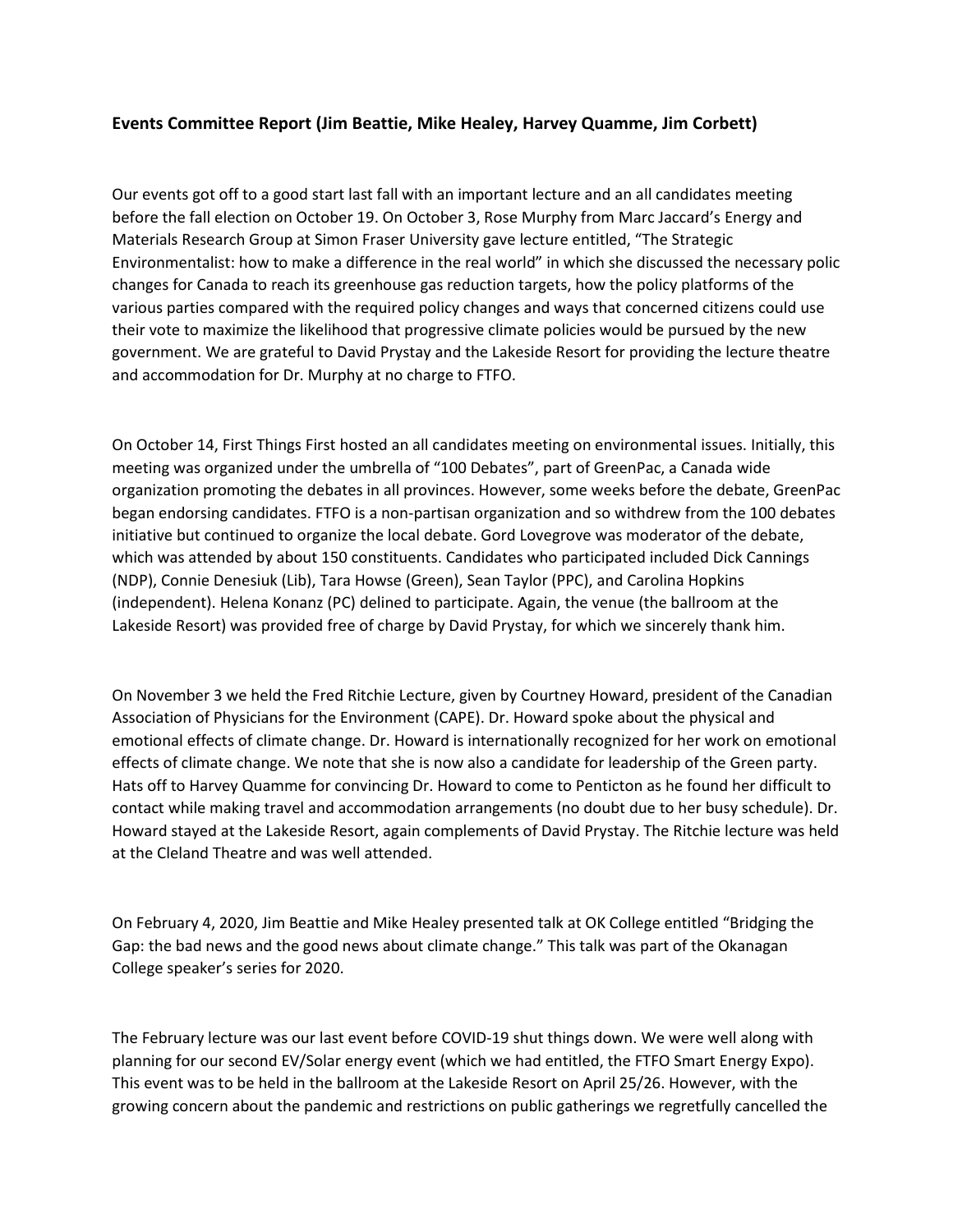event, hoping that it could be resurrected once the virus was under control. At present we do not have a future date for the event.

Before the pandemic interfered with social gathering, a group of FTFO members calling themselves "Nxt Stps" was meeting to sew reusable bags for produce and to discuss ideas for individual action on climate change. This initiative was spearheaded by board member, Lori Goldman. Nxt Stps is currently on hold but, hopefully, can resume once gathering in groups is OK again.

## **Education Committee Report for AGM, July 15, 2020**

The focus of the Education Committee's work in 2019 was to bring the BC Sustainable Energy Association's (BCSEA's) "Cool It! : Climate Leadership Challenge " to middle schools in the south Okanagan.

The successful "pilot" delivery of the program by Cool It! Educator, Ella Braden was in the spring of 2019 and to four classes in Summerland Middle School, followed by delivery in Dorothea Walker Elementary School in Kelowna. The costs were covered by Summerland District Council and by the Dorothea Walker school respectively.

As our committee worked to expand the program into Penticton, we were fortunate to know that educator Ella Braden was willing to stay on. Financial sponsorship was sought and presentations to Penticton City Council and Berry and Smith Trucking Ltd. Penticton resulted in donations to cover a large part of the cost. The First Things First Board voted to cover the shortfall from general funds. The funding was not secured until early 2020 and the optimal start time was decided upon: after spring break, early April, 2020.

When Covid 19 arrived, Melanie Lazelle and her Cool It! team at BCSEA rose to the challenge and rewrote the program in an on-line delivery format. The new program is currently winding up having been delivered on-line by Ella to three classes at KVR Middle School and two classes at Skaha Lake Middle School in Penticton. The final report of this delivery is still to come but by all accounts, the on-line version is at least as engaging for students as the in-classroom delivered program.

Going forward, the Committee looks forward to future delivery of the program in Penticton and possible other south Okanagan locations with financial support from FortisBC, and in Summerland with the continuing support of the District of Summerland.

Respectfully submitted, Education Committee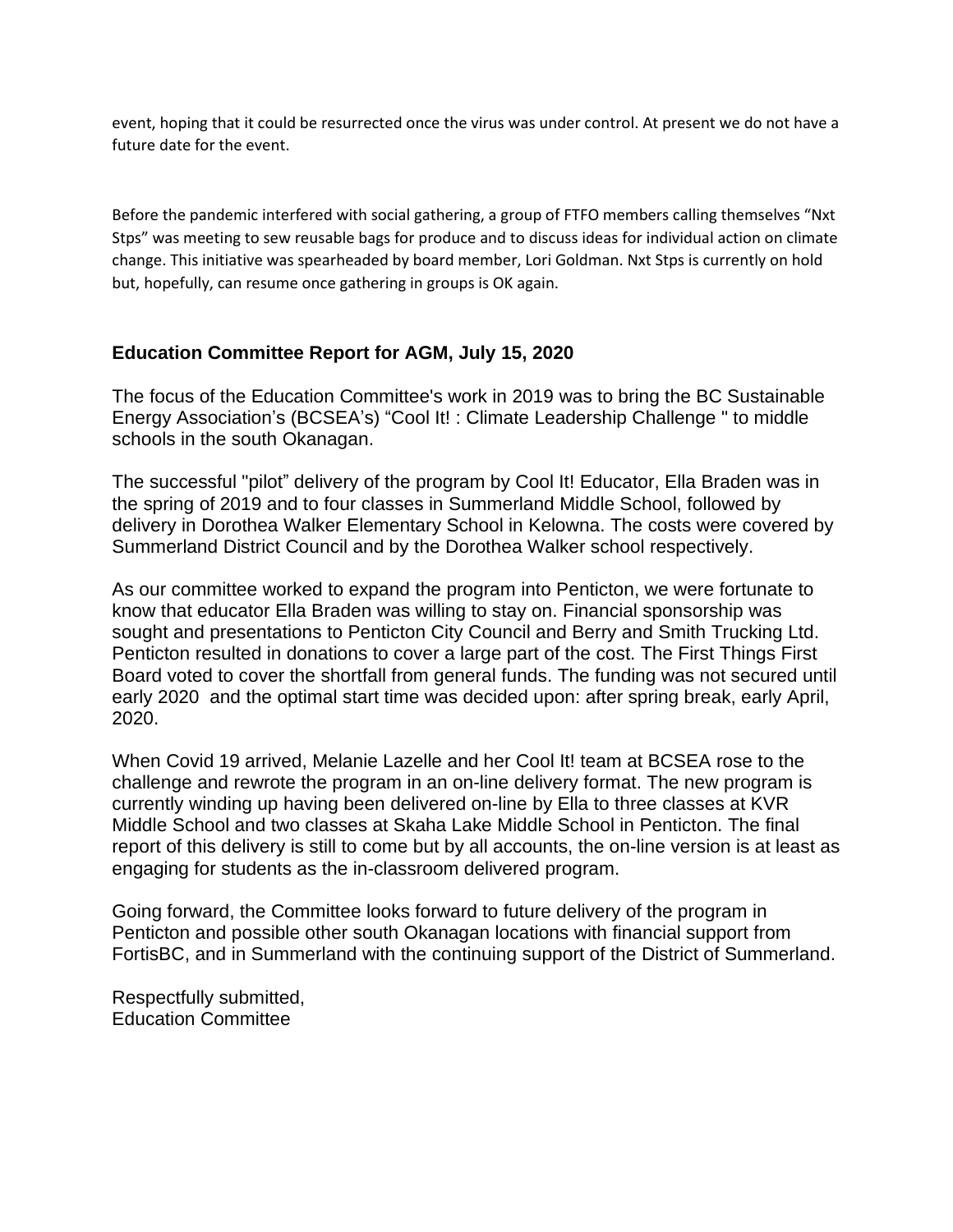#### **First Things First Okanagan - Communications Committee Report, July 2020 AGM**

Communications activities include the monthly newsletter, web site, Facebook page, media releases promoting First Things First events and programs, and newspaper columns. Communication committee members are Margaret Holm, Lori Goldman, and Barry Loewen. William Stollery will be joining the committee in 2020.

In 2019, First Things First Okanagan revamped the website. There are now links to subscribe to the monthly newsletter, email FTFO, renew memberships, or donate securely. Response has been very positive. We welcome suggestions for posting articles and resources on climate issues on the Resources page of the web site.

The Facebook page is updated regularly with news items on positive global climate actions as well as actions by governments and industry that continue to harm our planet. The goal of the Facebook page is to increase awareness of climate issues and motivate visitors to become active in climate issues, write to government leaders and local papers, and keep the conversation going about how to affect change. Posts get from 50 to 150 visitors. Facebook is also an effective way to promote First Things First events with inexpensive "boosting" that can reach hundreds more Facebook users.

The monthly newsletter is sent out to a contact list of 553 people in the Okanagan Valley. Unfortunately, during this time of COVID, FTFO have been unable to take part in community events and displays where we meet new people and add to our membership and communication list.

In 2020, Black Press has given us an opportunity to submit columns to their online newspaper. The committee plans to submit regular columns on climate topics.

Submitted by Margaret Holm

#### **Political Action Committee Report for 2019-2020**

Members of the Political Action Committee are Margaret Holm, Jim Beattie, Mike Healey, Leanne McDonald and Lori Goldman.

#### **1. City of Penticton Sustainability Committee**

In 2019 FTFO was concerned that the City of Penticton Sustainability Committee had not met in the past two years. Jim Beattie and Political Action members made a presentation to Mayor and council in April, asking for the committee to be reinstated. Our presentation was well received, and the matter was referred to staff.